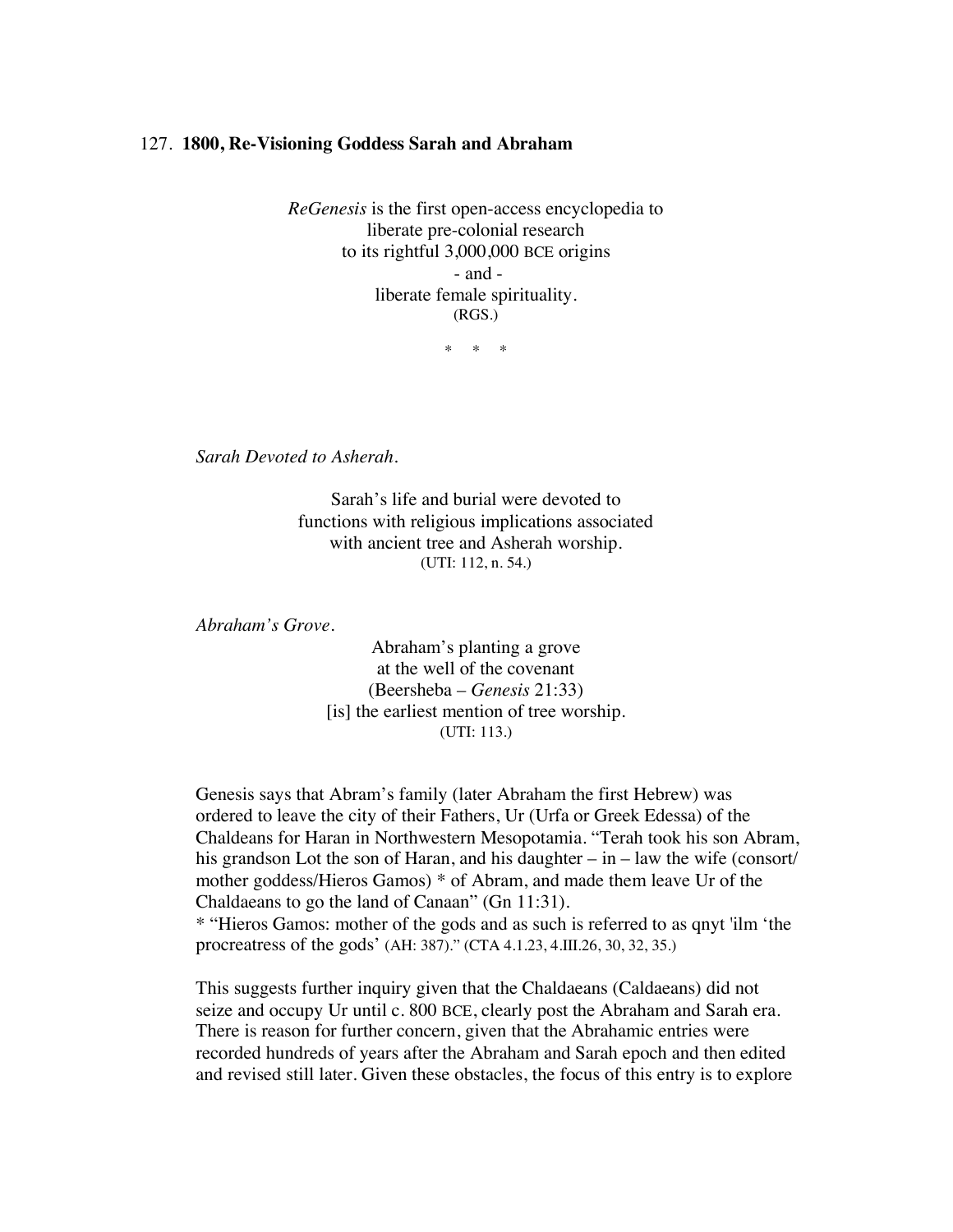alternative possibilities under discussion by leading biblical scholars, ancient historians, and archeologists starting with the origins of Ur. (SOTB: i-ii.)

In *Origin and Growth of Religion*, Father Wilhelm Schmidt introduces the significance of moon rituals at Ur, which is also Sarah's birthplace. Schmidt proposes that there were three co–existing primitive food – gathering cultures, including matrilineal agricultural clans. (OAGR.) As discussed in the 7250-6150 BCE, Çatal Hüyük entry (RGS), women were considered key players in the development of agriculture (PPG.) and these contributions were understandably respected if not also revered. (PPG.) Given this highly regarded invention, "their importance in the social structure greatly increased, which, in turn, gave rise to \* [or honoring] of Mother Earth, as well as a mythology of the moon conceived of as a female." (OAGR.) Schmidt says that Mother Earth as the *Supreme Being* – and – the female were similar and highly respected. (OAGR: 287; HG: 24.) This moon ritual and mythology continued down through the centuries in many ancient cultures, not the least of which is evidenced in the renowned Mesopotamia city of Ur. Inanna's primary city was Ur, international moon worshiping center of god Ningal and goddess Sin-Nana, plus the birthplace of both Sarah and Abraham's father, Terah. (FS: 22.) (Note that the name *Terah* (DDDB: 3) is equated with the moon and translated as *year.*)

\* [A culture.]

As detailed earlier, \* J. Kien suggests that Sarah and her half-brother/husband Abraham imported the practice of the Mesopotamian moon religion to Mamre. As a result of this moon practice, Mamre became a major oracular center that included the renowned Terebinth(e) \*\* (*Pistacia palaestinia* or possibly Oak) Tree Shrine. (RDW160; 145-148; Gn 18.1, 23.17.) Kien adds that this lunar religion included Asherah as moon and tree goddess of the mothers. (RDW: 152.) \* (RGS entry 4000, Garden of Eden.)

\*\* (A further consideration by Kien is that the Terebinthe (*elah*) is Goddess (or tree–goddess in old Hebrew?)

Biblical Abraham is said to have been the first prophet of a Father and Sky God called Yahweh and the original Hebrew patriarch (WGWW: 124) but this is also suspect? It is conjectured that the 'God of the Fathers' brought to Canaan was not a competitive God that raged against other deities and dispersed polemics of sin, subjection, hierarchical punishments, war, and terror. (RDW: 150-1.) Savina J. Teubal suggests that the divine being brought to Canaan may have been a moon deity known as the Goddess of the Mothers – or – Moon Goddess, Sin-Nanna. (RDW: 151.) A likely scenario is that Mesopotamian moon Goddess of the Mothers, was "imported to Canaan in the early second Millennium BCE, at the latest, and fused there with Asherah." (RDW: 152.) Towards the end of the 1500-1200 BCE Bronze Age, propose that the god El became Asherah's supreme consort until she was eventually subsumed by the Jahwistic framework, denigrated in the Torah, and then eventually all but disappeared. (RDW: 152-3, 158.)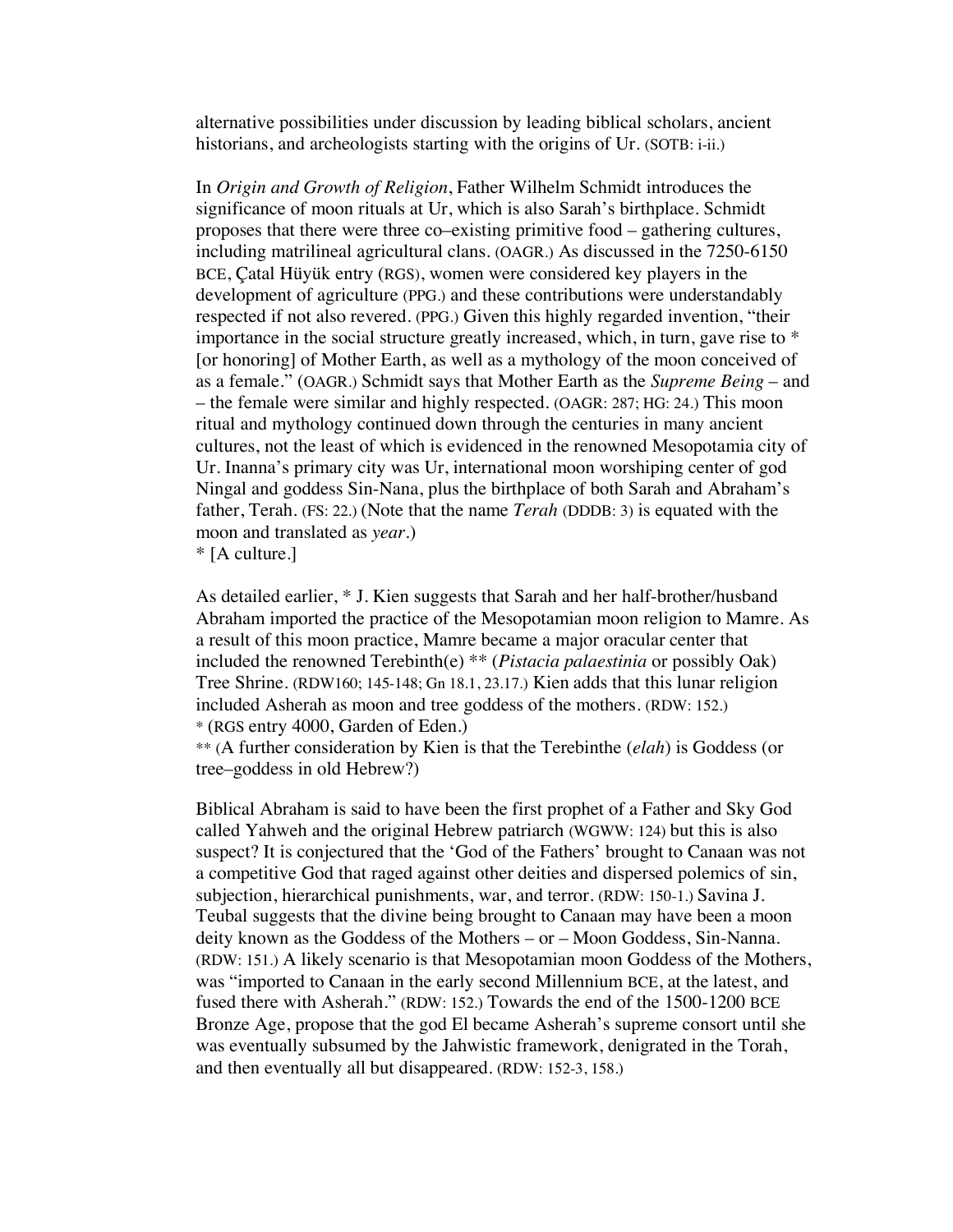Although born in the Mesopotamian city of Ur, Sarah the priestess is most often linked with the Mamre Tree Shrine, located in present al–Khalil, a district of Kiriath–arba, just north of Hebron. (STP: 97.) With the exception of travels with Abraham, Sarah spent most of her life at the Mamre Tree Shrine. (STP: 88, 93.) Here she was known as a priestess and a sacred sibyl or oracle woman in her own right. (RDW: 135; STP: 90.) Mamre was considered a revered area because of a sacred oak grove at the Terebinth Tree Shrine. (STP: 89.) The Terebinth Tree also is associated with Asherah and the Summer Solstice rituals. (TWG: 270.) (Sacred trees are discussed in numerous *ReGenesis* entries, including trees as wooden poles and columns believed to be one of the earliest forms of veneration.) (STP: 91- 2.)

There are significant references to Sarah in Genesis that may provide key links to Mesopotamian Inanna. These verses refer to Sarah's sacred oak grove at the Mamre's Terebinth Tree Shrine where she lived in a sacred tent. Ancient priestesses from Mesopotamian religious centers such as Nippur and Sippar during the Old Babylonian Akkadian period, c. 1800-1700 lived in tent cloisters called a *gagu* or *gagum,* the Akkadian term for cloister. (STP: 100.) A *gagu/gagum*  could house over 100 *naditu (naditum)* priestesses*.* These priestesses were of priestly rank, possibly of royal birth, required to remain childless and live in cloistered residences. (STP: 100.) Teubal reminds us that *"*Sarah, never seems to have set foot on other than hallowed ground" possibly as in a cloistered or spiritual setting. (STP: 100.) Given that Sarah's primary residence was in a sacred tent at Mamre, it suggests that she was cloistered. *Genesis* 18 discusses Sarah's tent (Gn 18.6-9) plus the fact that Abraham did not live with Sarah but rather outside of Mamre. (Gn 18.1-2.) Although *Genesis* doesn't elaborate further on Sarah's tent, it clearly is of significance, as it is in a sacred grove and was visited by a deity. Teubal draws an interesting correlation to Mesopotamian Inanna's reed hut that also resembled a tent. She says that Sarah's tent was "symbolic of the abode of a goddess and was associated with the mystic functions of a goddess (or her representative.)" (STP: 102.) Also, the woven hut may speak to the women weavers and woven houses mentioned in II K 23.7 when Josiah says, "he demolished the houses (*battim*) of the *qedeshim* that were in the house of YHWH, where the women wove houses for Asherah." (STP: 100.) Given the description of Sarah's tent as wide and spacious, it could well have been modeled after Inanna's famous storehouse. (STP: 102.)

In addition to visiting the moon worshipping centers at the Haran Temple complex and Ur (STP: 93), Abraham spent much of his life traveling between the caravan/shrine centers of: Ur; Haran; Damascus; Shechem; Bethel; and Hebron. (STP: 89, 93; COA: 108-9, 119.) Each of these shrine centers is noteworthy, especially Shechem, center of Terebinth veneration. (STP: 90.) For example, Gn 12.6-7 speaks about Abraham's visit to the Canaanite Shechem Shrine and the Terebinth Tree Shrine where Abraham builds an altar. E. O. James compares the Shechem Shrine to the famous Greek oracle shrine at Delphi. (AG: 230-259; STP: 90; Jg 9.37.) Legends of the priestess sibyl/oracle women at Delphi, Shechem, and Ur have all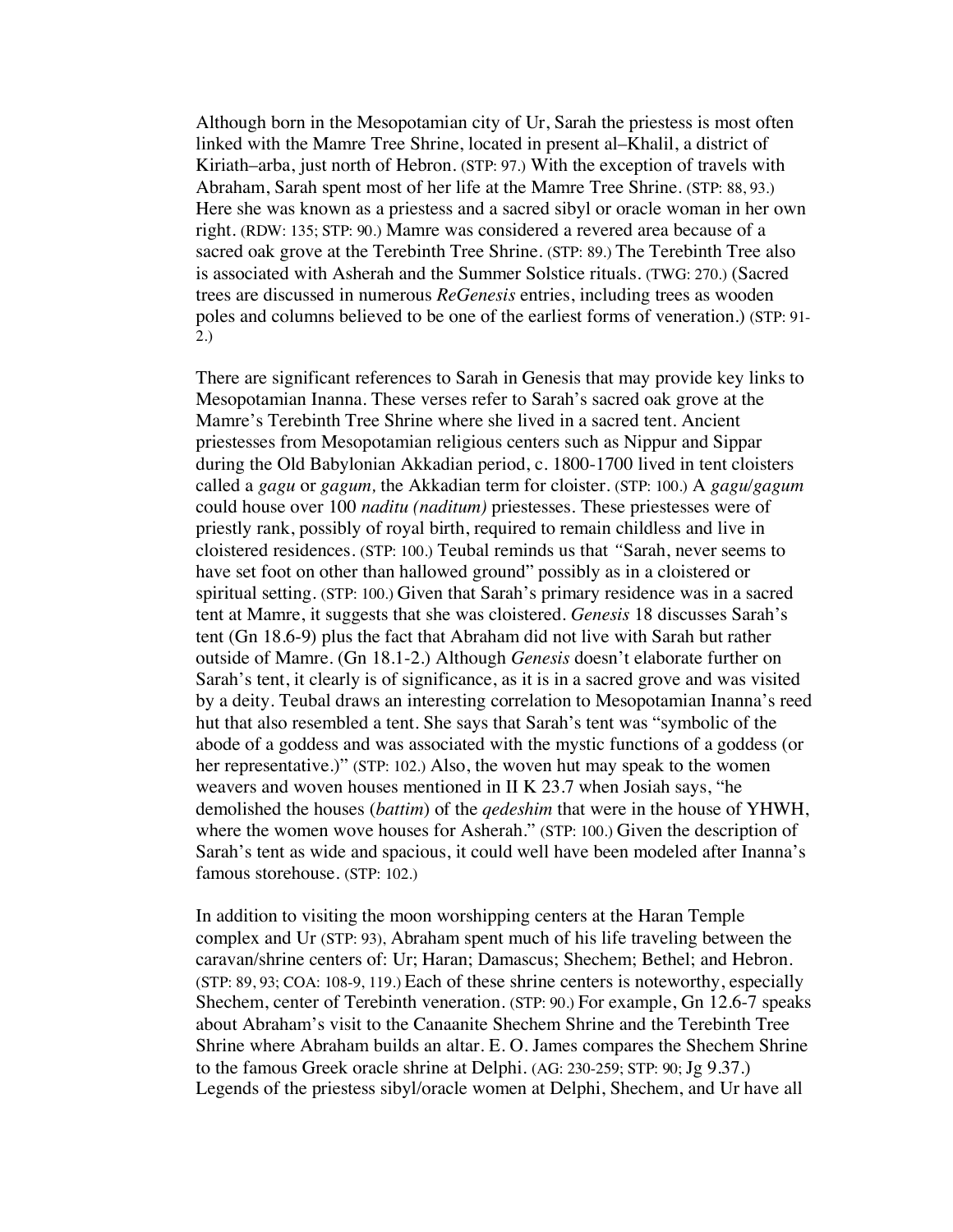been passed down through the centuries and also may include Mamre's Priestess Sarah. Of further consideration is the position of these oracles was held so sacred that intercourse with a husband was forbidden. (STP: 90.) Sarah as well as priestesses Rebekah and Rachel all maintained high professional positions and did not conceive till much later in life. (STP: 140.)

During this exploration of alternative considerations, the story of Sarah and Abraham reflects an older tradition that was superseded by an incoming opposing system. We have seen strong polytheistic ties and mystic systems including Mesopotamian lunar worship and moon deities, Mamre Tree veneration, Inanna, Asherah, and oracle priestessing. The ritual Hieros Gamos marriage between Abram and Sarah also deserves mention.

In the Hebrew Bible (Jos 24.2), the religious system pre–Abraham and Sarah was unlikely that of the patriarchs. Joshua spoke on behalf of the Lord God of Israel, "Long ago your fore–fathers, Terah along with his sons Abraham and Nahor lived beside the Euphrates, and they worshipped other gods." Not only does this affirm polytheism as well as highlight the invisible foremothers, it also distinctly speaks of a dominant religious transition and social upheaval. During this religious transition and upheaval, "religious activities deemed to be 'monotheistic' are usually held to be superior to or an advance over forms thought to be 'polytheistic,' and it is precisely in the polytheistic forms that women usually have more power and in which more female deities are invoked or worshipped." (WKG: 13; ROG: 109.) According to Tim Callahan, stories such as Abraham and Sarah record the "right was matrilineal, endogamous and favored ultimogeniture to one that was patrilineal, exogamous and favored primogeniture, or in short, a shift from mother right – [rite] to father – right." (SOTB: 82; MK.)

Further research including alternative considerations:

- Diakonoff, I. M. "Women in Old Babylonia not under Patriarchal Authority." *Journal of the Economic and Social History of the Orient 29.3 (Oct.*  1986): 225-238. (WOB.)
- Rogers, Sarah. "Sarah: Villain or Patriarchal Pawn?" *Patriarchs, Prophets and Other Villains*. Ed. Lisa Isherwood. London, England: Equinox, 2007. 69-*84.* (SVPP.)
- Trible, Phyllis. *Texts of Terror: Literary-Feminist Readings of Biblical Narratives.* Philadelphia, PA: Fortress Press, 1984. 9-36. (TOT.)

Further research on the development of agriculture:

Murray, Jacqueline. *The First European Agriculture: A Study of the Osteologica and Botanical Evidence Until 2000 BC*. Edinburgh, Scotland: Edinburgh University Press, 1970. (FEA.)

Zimmer, Carl. "The First Farmers." *New York Times*, Oct. 18, 2016: D31, D6. (TFF.)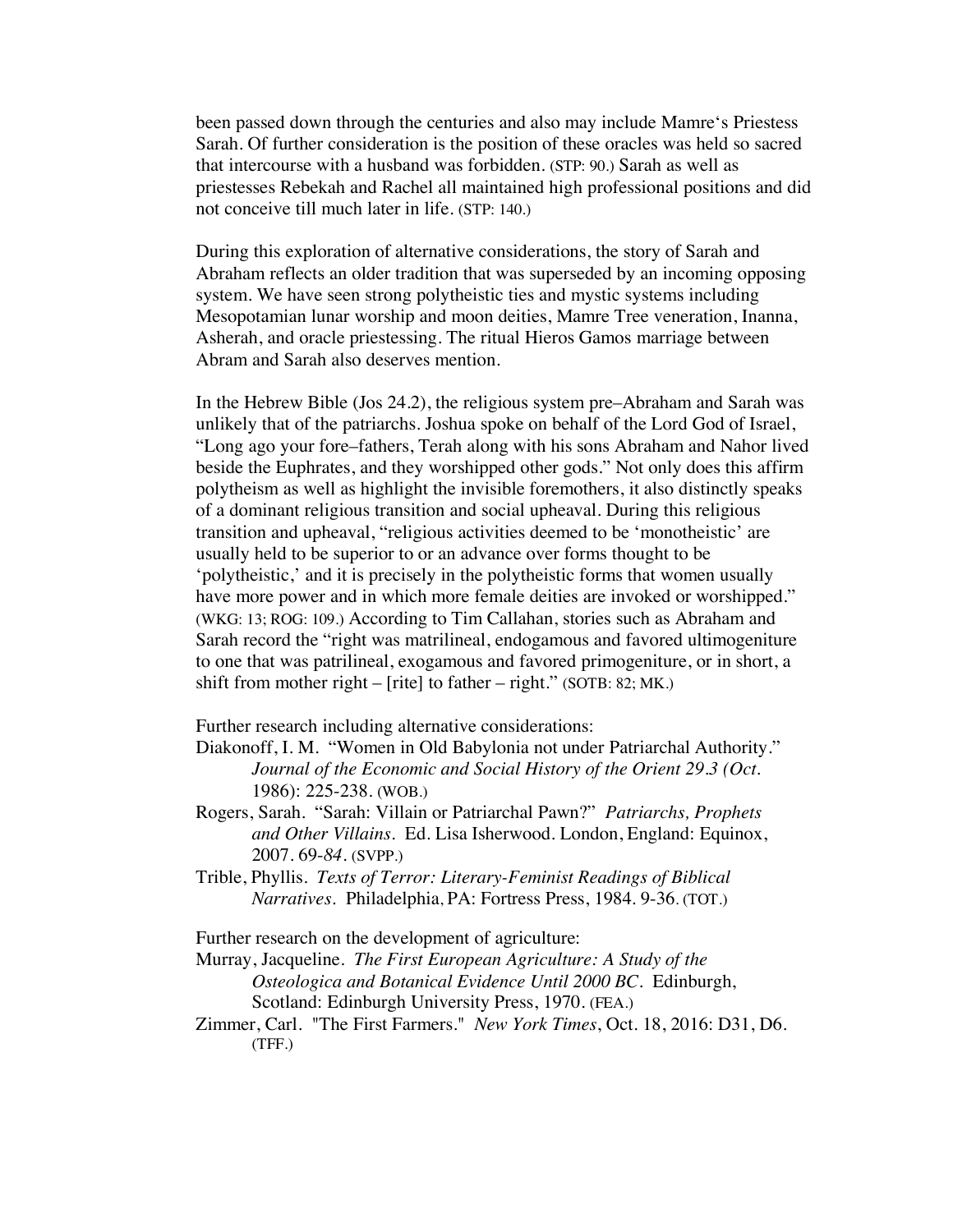For further research on the eleven-thousand-year-old Gobekli Tepe temple near Ur/Urfa (8200 BCE), see publications by archaeologists Peter Benedict or Klaus Schmidt – and – Garden of Eden.

Further Babylonian research on the *gagu* or *gagum* cloistered convents and cloistered *naditu (naditum)* priestesses c. 1880-1550 BCE:

Jeyes, Ulla. "The Naditu Women of Sippar." *Images of Women in Antiquity*. Eds. Averil Cameron, and Amélie Kuhrt. Detroit, WI: Wayne State University Press, 1983. 260-272. (NWS.)

Lerner, Gerda. *The Creation of Patriarchy*. Oxford, England: Oxford University Press, 1986. 127-8, n. 17. (TCOP.)

Comparison of various time – lines plus creation myths that are gender – inclusive:

- Bakan, David. *And They Took Themselves Wives*. San Francisco, CA: Harper & Row: 1979. (ATT.)
- Bird, Phyllis A. *Missing Persons and Mistaken Identities: Women and Gender in Ancient Israel.* Minneapolis, MN: Fortress Press, 1997. (MPMI.)
- Callahan, Tim. *Secret Origins of the Bible.* Altadena, CA: Millennium Press, 2002. 30-55. (SOTB.)
- Gage, Matilda Joslyn. Ed. Sally Roesch Wagner. *Woman, Church, and State: A Historical Account of the Status of Woman through the Christian Ages, with Reminiscences of the Matriarchate*. 1893. Modern Reader's Edition. Aberdeen, SD: Sky Carrier Press, 1998. (WCS.)
- George, Arthur L., and Elena George. *The Mythology of Eden*. Lanham, MD: Hamilton Books, 2014. (TMOE.)
- Graham, Lloyd. *Deceptions and Myths of the Bible*. New York, NY: Carol Pub. Group, 1997. (DMB.)
- Kien, Jenny. *Reinstating the Divine Woman in Judaism.* Parkland, FL: Universal Publishers, 2000. (RDW.)
- Martos, Joseph, and Pierre Hégy. *Equal at the Creation: Sexism, Society, and Christian Thought*. Toronto, Canada: University of Toronto Press, 1998. (EAC.)
- Philpot, J. H. *The Sacred Tree: or, the Tree in Religion and Myth*. London, England: Macmillan, 1897. (ST.)
- Shryock, Andrew, Daniel L. Smail, and Timothy K. Earle. *Deep History: The Architecture of Past and Present*. Berkeley, CA: University of California Press, 2011. (DH.)
- Stanton, Elizabeth C. *The Woman's Bible*. Seattle, WA: Coalition Task Force on Women and Religion, 1974. (TWB.)
- Taussig, Hal. *A New New Testament: A Reinvented Bible for the Twenty-First Century Combining Traditional and Newly Discovered Texts. Boston,*  MA: Houghton Mifflin Harcourt, 2013. (NNT.)
- Teubal, Savina J. *Sarah the Priestess: The First Matriarch of Genesis*. Athens, OH: First Swallow Press, 1984. (STP.)
- \_\_\_\_\_. *Ancient Sisterhood: The Lost Traditions of Hagar and Sarah*. Athens,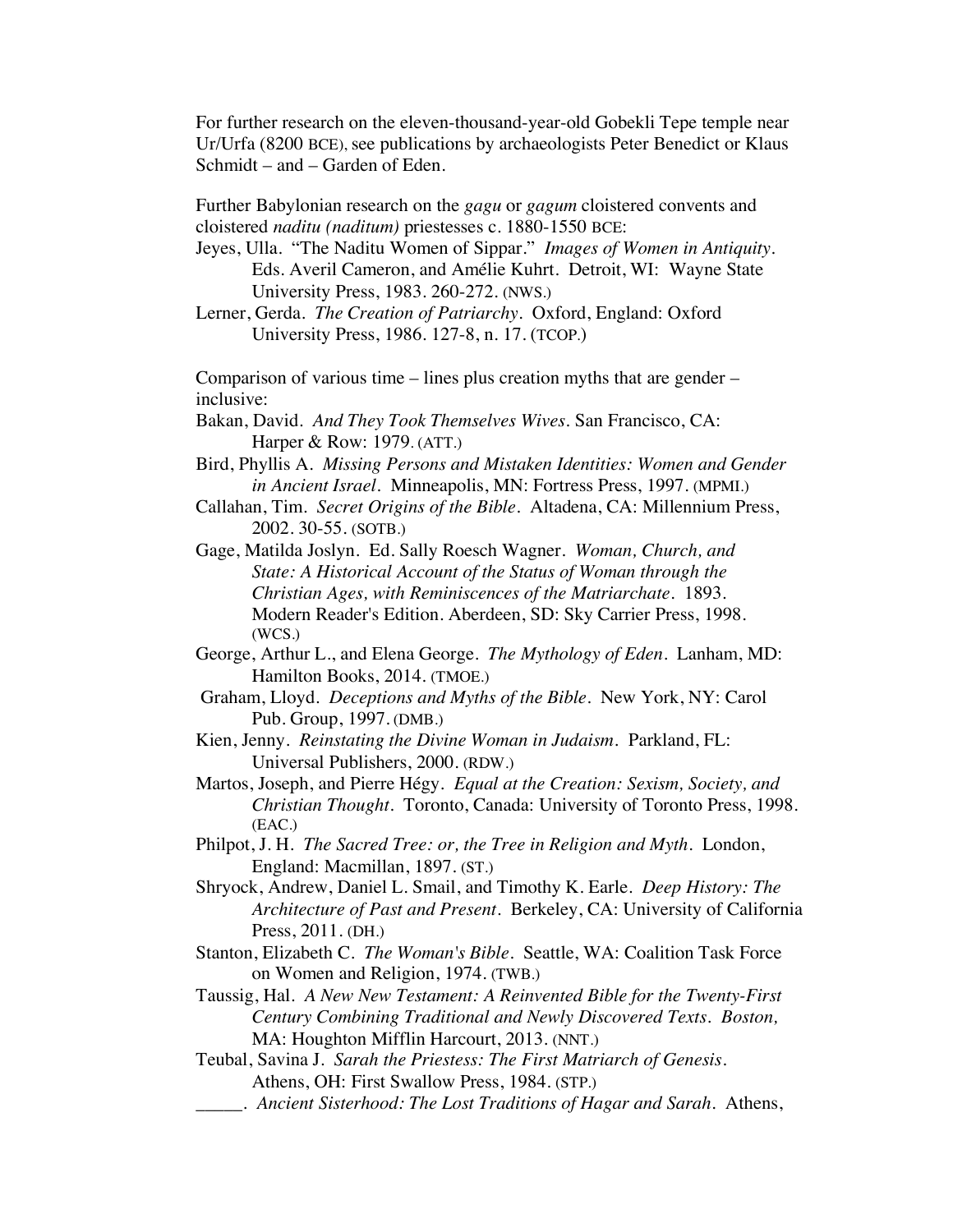OH: Swallow Press, 1990. xxv. (ASLT.)

- Thompson, William Irving. *The Time Falling Bodies Take to Light: Mythology, Sexuality and the Origins of Culture.* London, England: Rider/Hutchinson, 1981. (TFB.)
- White, Lynn Jr. "The Historical Roots of Our Ecologic Crisis." *Science* 155. 3767 (Mar. 10, 1967): 1203-1207. (HRE.)

Further biblical research about the first Yahweh shrine that Abraham built in an Asherah grove: Gn 21.33.

Further biblical research in which Asherah is translated as a grove: Jg 3.7; I K 15.13, 18.19; II K 21, 23.4, 6, and 7 in the King James Version.

Further Hieros Gamos research: 7000-3500 (1450), Old Europe; 7000, Hieros Gamos; 4400-2500, Olympus Hera; 3200-539, Proto Elamite Goddesses and Matrilineal Aspects; 3000, First Dynasty, Egypt; 2613-2494, Hathor's Dendera (Denderah) Temple, Egypt; 3000-1450, Gournia; 1750, Hammurabian Dynasty, Babylon, Ishtar, and Inanna; 1479-1425 Tuthmosis III, Egyptian King; 1000, Ephesus, Anatolia; 900, Taanach, Canaanite Libation Stand; 750-650, Cybele and King Midas, Anatolia; 323-30, Temple Kom Ombo, Egypt; and 200, Winged Victory. (RGS.)

Further research on the Hieros Gamos impact and challenges on Babylonian women and girls:

- Diakonoff, I. M. "Women in Old Babylonia not under Patriarchal Authority." *Journal of the Economic and Social History of the Orient 29.3 (Oct.*  1986): 225-238. (WOB.) (Excellent primary sources.)
- Lapinkivi, Pirjo. *The Sumerian Sacred Marriage in the Light of Comparative Evidence*. Helsinki, Finland: Neo-Assyrian Text Corpus Project, 2004. (SSM.)
- Wakeman, Mary K. "Ancient Sumer and the Women's Movement: The Process of Reaching Behind, Encompassing and Going Beyond." *Journal of Feminist Studies in Religion* 1.2 (Fall 1985): 7-27. (ASWM.)

Further bibliographic research (including numerous primary sources) on Sacred Marriages (*Hieros Gamos)*:

- Baring, Anne, and Jules Cashford. *The Myth of the Goddess: Evolution of an Image*. London, England: Viking, 1991. (MG.)
- Birnbaum, Lucia Chiavola. *Black Madonnas: Feminism, Religion, and Politics in Italy.* Boston, MA: Northeastern University Press, 1993. (BLM.)
- \_\_\_\_\_. *Dark Mother: African Origins and Godmothers*. San Jose, CA: Authors Choice Press, 2001. (DM.)
- Corrington, G. P. "The Milk of Salvation: Redemption by the Mother in Late Antiquity and Early Christianity." *Harvard Theological Review* 82.4 (1989): 393-420. (TMOS.)
- Kerenyi, Carl. *Zeus and Hera: Archetypal Image of Father, Husband and* Wife. Princeton, NJ: Princeton University Press, 1975. (ZAH.)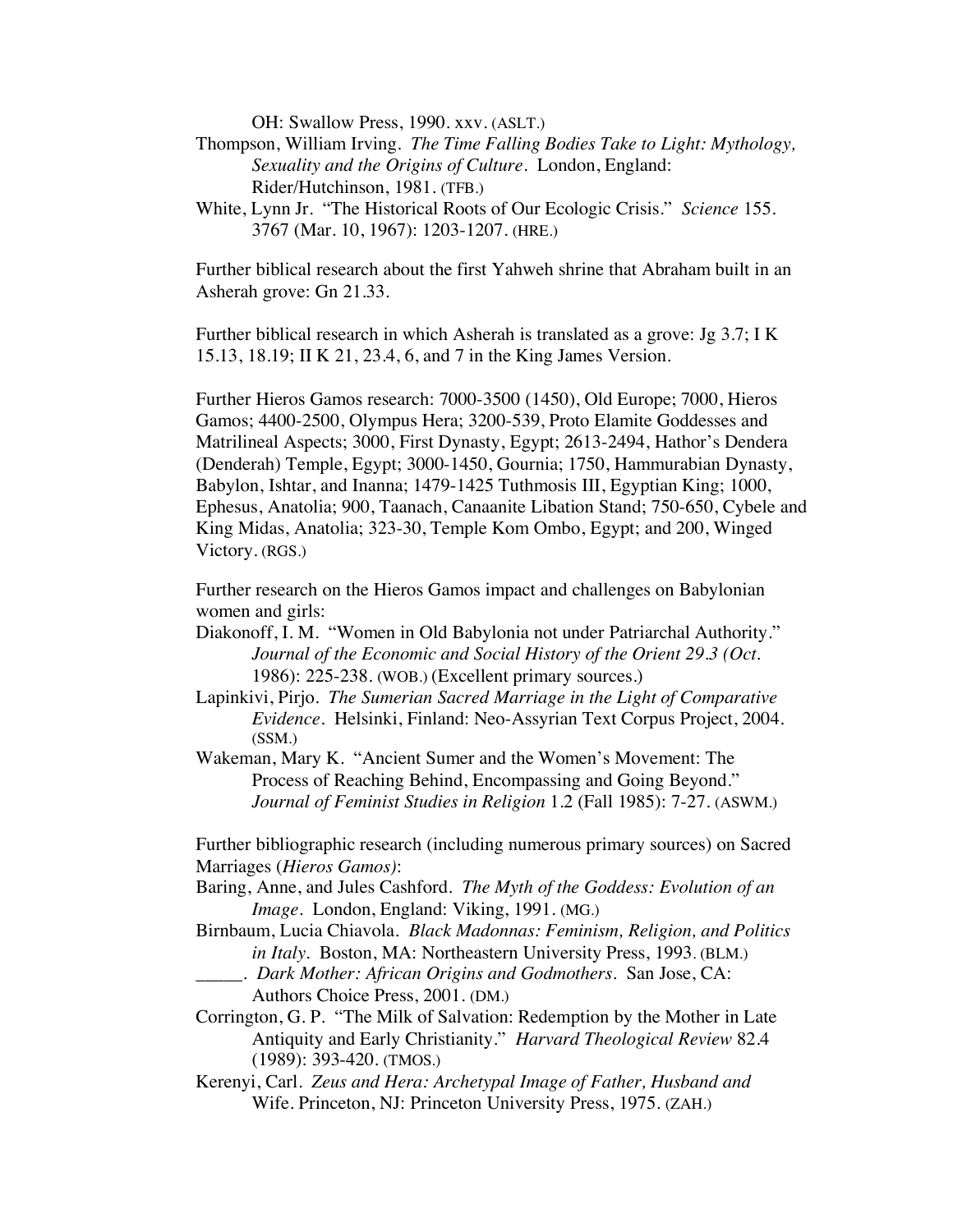\_\_\_\_\_. *The Gods of the Greeks*. 1951. London, England: Thames and Hudson, 1982. (GOG.)

- Lerner, Gerda. *The Creation of Patriarchy.* Oxford, England: Oxford University Press, 1986. (TCOP.)
- Lutzky, Harriet. *Shadday as a Goddess Epithet. Vetus Testamentum* 48, Fasc. 1 (Jan. 1988): 15-36. (SGE.)
- Murray, Margaret Alice. *The Splendour That Was Egypt*. London, England: Sidgwick and Jackson, 1977. (STWE.)
- Neumann, Erich*. The Great Mother: An Analysis of the Archetype*. 2nd Ed. Trans. Ralph Manheim. Princeton, NJ: Princeton University Press, 1963. (TGM.)
- Sheres, Ita and Anne Kohn Blau. *The Truth about the Virgin*. New York, NY: Continuum, 1995. (TAB: 93.)
- Zorich, Zach. "The Snake King's New Vassal." *Archaeology* 66.6 (Nov.-Dec. 2013): 16. (TSK.)

Further tree, baetyl, and pillar culture \* research: 7250-6150, Çatal Hüyük, Anatolia (Central Turkey); 7100-6300, Cathedra Goddess of the Beasts; 5200, Malta and Goza; 4000, Garden of Eden, Sacred Trees, and Pillar Cults; 4000- 3000, Egypt, Africa, and Cathedra Goddesses; 2613-2494, Hathor's Dendera (Denderah) Temple, Egypt; 2000, Asherah; 1479-1425, Tuthmosis III, Egyptian King; 800, Tanit (Also Taanit, Ta'anit, Tannit, or Tannin); 800-700, Kuntillet Ajrud and Khirbet El-Qom; and 100, Mecca, the Ka'aba and Sacred Stone. (RGS.) (Also, CE entry:  $16^{\text{th}}$  Century, Kabbalah.) (RG.)

Further caravan routes and caravanserai research: 40,000, Har Karkom; 25,000, Caravanserai, Trade Routes, and Dark Mothers; 12,000 Pamukkale*/*Hierapolis, Anatolia (Central Turkey); 3250, Scorpion Tableau, Earliest Egyptian Proto-Hieroglyphics; 3000, Tell Brak; 2200, Nahariyah and Ashrath-Yam; 1750-1700, Goddess of Kultepe, Anatolia; 1000, Ephesus, Anatolia; 900-800, Ka Goddess, Salamis, Cyprus; 900, Taanach, Canaanite Libation Stand; 800, Tanit; 800, Carthage, Africa, the Goddess Tanit and Sacrifice; 800-700, Kuntillet Ajrud and Khirbet El-Qom; 630-620, Goddess Kore, Izmir, Turkey; 600-398, Astarte/Anat/Ashtaroth/Asherah/Ishtar and Yahweh, Egypt; 600, Goddess Kaabou at Petra, Jordan plus Mecca, Saudi Arabia; 370, Isis and Philae, Egypt; 323-30, Kom Ombo Temple; and 100, Mecca, the Ka'aba and Sacred Stones. (RGS.)

Further research on the Anatolian Seljug Caravanserais and other key extended trade centers and routes throughout the ancient world:

Lawler, Andrew. "Erbil Revealed." *Archaeology* 67.5 (Sep. – Oct. 2014): 39. (ER: 39.)

Yavuz, Aysil Tukel. "The Concepts that Shape Anatolian Seljug Caravanserais." *Muqarnas*, Vol. 14 (1997): 80-95. (CSA.)

<sup>\*</sup> Schmidt, Klaus, and Mirko Wittwar. *Göbekli Tepe: A Stone Age Sanctuary in South-Eastern Anatolia*. Berlin, Germany: Ex Oriente e.V., 2012.  $(GT.)$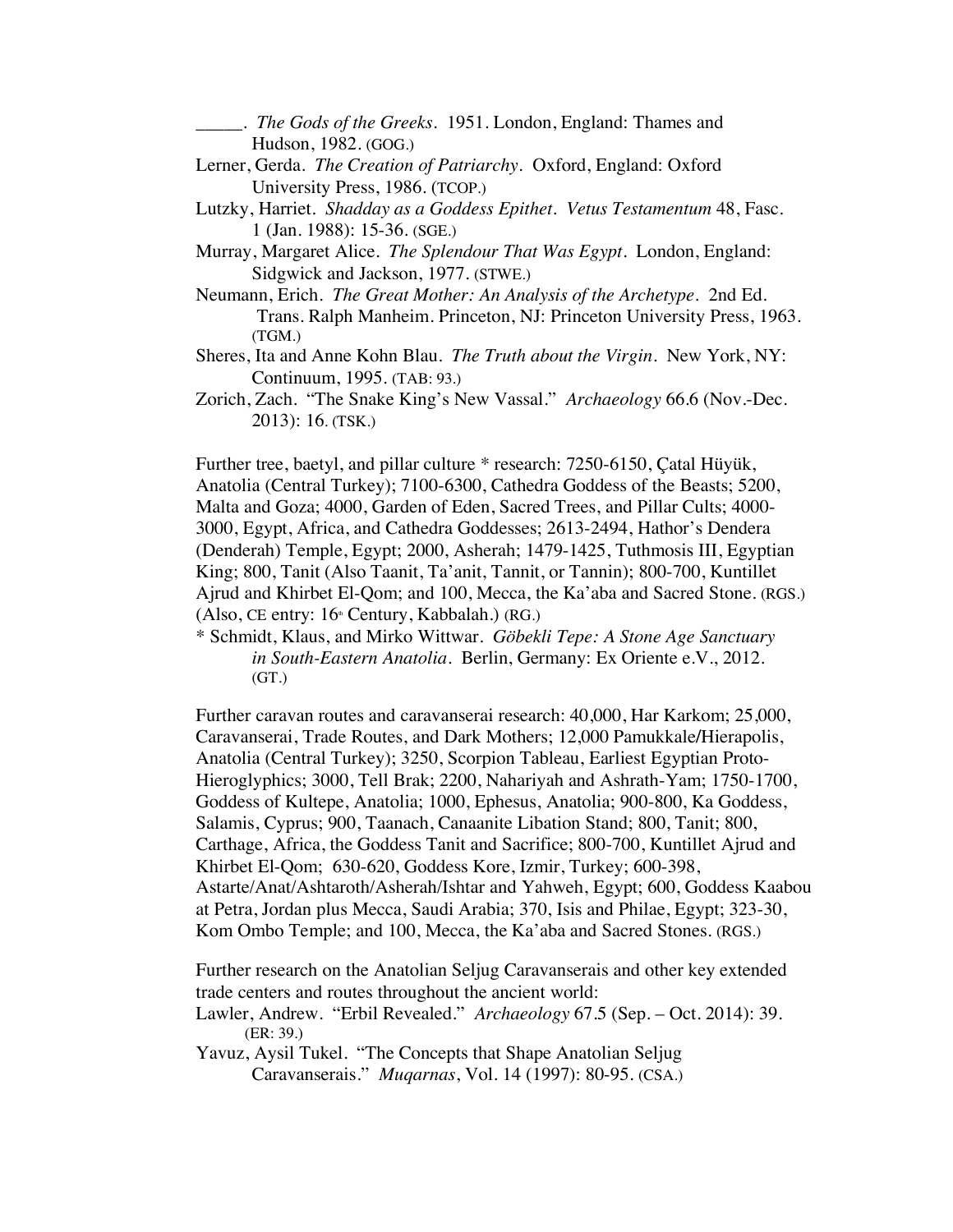Further Mamre research: 4000, Garden of Eden, Sacred Trees, and Pillar Cults; and 2000, Asherah. (RGS.)

Further moon shrine-goddess research: 25,000-20,000, Goddess of Laussel; 5000- 4900, Inanna in Uruk, Mesopotamia; 4000, Sumer, Mesopotamia, and Mythologems; 1200, Moses; and 100, Mecca, the Ka'aba and Sacred Stones. (RGS.)

Further Inanna research: 5000-4900, Inanna in Uruk, Mesopotamia; 4000, Sumer, Mesopotamia, and Mythologems; 2500, Inanna, Holder of the Me; 2400, Lilith and Eve; 2370-2316, Akkadian Enheduanna and Inanna's Hymns; 2300, Sumerian Transitions; 2000, Babylonian Mythology; and 1750, Hammurabi Laws, Babylon, Ishtar, and Inanna. (RGS.)

Further Asherah research; 2000-1200, Ras Shamra; 2000, Bethel, Almond City, and Asherah; 2000, Asherah; 2000-1200, Ras Shamra; Lachish Ewer, Triangle, and Menorah; 970, First Temple, Menorah, and Weavings; 900, Taanach, Canaanite Libation Stand; 800-700, Kuntillet Ajrud and Khirbet El-Qom; 600- 398, Astarte/Anat/Ashtaroth/Asherah/Ishtar and Yahweh, Egypt; and 538 BCE-70 CE Second Temple Period. (RGS.)

Further Bethel research: 3000, Earliest Menorah Finds; and 2000, Bethel, Almond City, and Asherah. (RGS.)

IMAGE: MAP: NEAR EAST. PHOTO: © GSA. DESCRIPTION: NEAR EAST MAP INCLUDING UR. SLIDE LOCATION MAPS, SHEET 1, ROW 3, SLEEVE 2, SLIDE #28, BCE. IT\_MAP\_S1\_R3\_SL2\_S28.jpg ON LOCATION: METROPOLITAN MUSEUM OF ART: NEW YORK, NY. NOTE 1: UR MESOPOTAMIA, BIRTHPLACE OF SARAH AND ABRAHAM'S FATHER, TERAH. (FS: 22; RGS). ALSO, INANNA'S PRIMARY CITY, PLUS SIGNIFICANT MOON WORSHIPING CENTER. NOTE 2: ACCORDING TO GENESIS, ABRAM'S FAMILY (LATER ABRAHAM THE FIRST HEBREW) WAS ORDERED TO LEAVE THE CITY OF THEIR FATHERS, UR OF THE CALDAEANS FOR HARAN IN NORTHWESTERN MESOPOTAMIA. (GN 11:31.) NOTE 3: FIELDWORK PROJECT 1993-2002.

IMAGE: ASHERAH PRESENTING HER NOURISHING, LIFE GIVING BREASTS: CANAANITE, NORTHERN ISRAEL. PHOTO: © GSA. DESCRIPTION: PILLAR GODDESS ASHERAH HOLDING HER NOURISHING, LIFE GIVING BREASTS. SLIDE LOCATION NEAR EAST, SHEET 12, ROW 2, SLEEVE 3, SLIDE #31, BCE. CU\_NEA\_S12\_R2\_SL3\_S31.jpg SHOT ON LOCATION: BRITISH MUSEUM: LONDON, ENGLAND. NOTE 1: "DURING IRON AGE II, PILLAR FIGURES OF JUDAHITE GODDESS ASHERAH PRESENTING HER BREASTS WAS WELL KNOWN (GAT: 43-44; ALB: 500-504; RGS)." NOTE 2: A LIKELY SCENARIO IS THAT MESOPOTAMIAN MOON GODDESS OF THE MOTHERS, WAS "IMPORTED TO CANAAN IN THE EARLY SECOND MILLENNIUM BCE, AT THE LATEST, AND FUSED THERE WITH ASHERAH." (RDW: 152; RGS.) (SOURCE: ENTRY ABOVE.)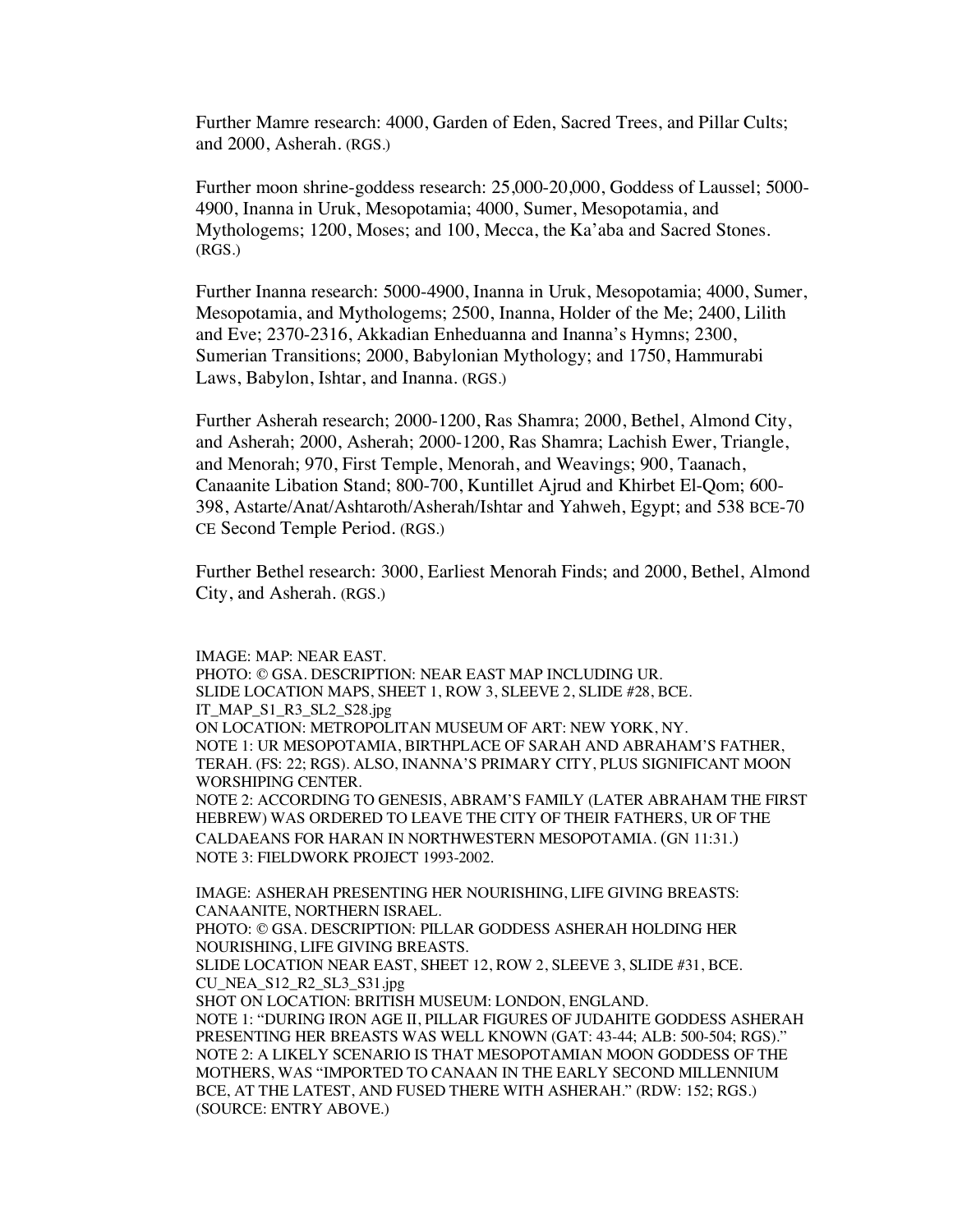NOTE 3: "OTHER POSSIBILITY IS WISDOM GODDESS PINIKIR/KIRIRISHA (WA: 222; RGS)."

NOTE 4: FIELDWORK PROJECT 2002.

IMAGE: INANNA'S TEMPLE: NIPPUR, MESOPOTAMIA. PHOTO: © GSA. DESCRIPTION: RENDERING OF INANNA'S TEMPLE AT NIPPUR (LEVEL VIIA) MESOPOTAMIA. SLIDE LOCATION NEAR EAST, SHEET 6, ROW 4, SLEVE 3, SLIDE #13, BCE. CU\_NEA\_S6\_R4\_SL3\_S13.jpg SHOT ON LOCATION: BRITISH MUSEUM: LONDON, ENGLAND.

NOTE 1: MESOPOTAMIAN MOON (LUNAR) RELIGION AT MAMRE INCLUDED ASHERAH AS MOON AND TREE GODDESS OF THE MOTHERS (RGS). (SOURCE: ENTRY ABOVE.)

NOTE 2: "DURING THE OLD BABYLONIAN AKKADIAN PERIOD, C. 1800-1700 BCE, RELIGIOUS RESIDENCES FOR CLOISTERED PRIESTESSES INCLUDED NIPPUR AND SIPPAR IN MESOPOTAMIA (RGS)." (SOURCE: ENTRY ABOVE.) NOTE 3: FIELDWORK PROJECT 2002.

IMAGE: INANNA'S TEMPLE: NIPPUR, MESOPOTAMIA. PHOTO: © GSA. DESCRIPTION: RENDERING OF INANNA'S TEMPLE AT NIPPUR (LEVEL VIIA) MESOPOTAMIA. SLIDE LOCATION NEAR EAST, SHEET 6, ROW 4, SLEVE 4, SLIDE #15, BCE. CU\_NEA\_S6\_R4\_SL4\_S15.jpg

SHOT ON LOCATION: BRITISH MUSEUM: LONDON, ENGLAND. NOTE 1: "MESOPOTAMIAN MOON (LUNAR) RELIGION AT MAMRE INCLUDED

ASHERAH AS MOON AND TREE GODDESS OF THE MOTHERS (RGS)." (SOURCE: ENTRY ABOVE.)

NOTE 2: "DURING THE OLD BABYLONIAN AKKADIAN PERIOD, C. 1800-1700 BCE, RELIGIOUS RESIDENCES FOR CLOISTERED PRIESTESSES INCLUDED NIPPUR AND SIPPAR IN MESOPOTAMIA (RGS)." (SOURCE: ENTRY ABOVE.) NOTE 3: FIELDWORK PROJECT 2002.

IMAGE: SNAKE AND BIRD GODDESS INANNA: UR, BABYLON. PHOTO: © GSA. DESCRIPTION: SCHEMATIZED SNAKE AND BIRD GODDESS INANNA, UR, BABYLON. (SV: 47, FIG. 1.8a.)

SLIDE LOCATION NEAR EAST, SHEET 2, ROW 2, SLEEVE 4, SLIDE #21, 4000-3500 BCE. CU\_NEA\_S2\_R2\_SL4\_S21.jpg

SHOT ON LOCATION: BRITISH MUSEUM: LONDON, ENGLAND.

NOTE 1 RE. SARAH & INANNA. THERE ARE SIGNIFICANT REFERENCES TO SARAH IN GENESIS THAT MAY PROVIDE KEY LINKS TO MESOPOTAMIAN INANNA. NOTE 2: "THIS GODDESS APPEARS LIKE TIAMAT, THE DRAGON GODDESS (SV: 47, FIG. 1.8a)."

NOTE 3: FIELDWORK PROJECT 1998-2002.

IMAGE: RELIEF OF INANNA'S REED HUT: URUK, BABYLON. IMAGE GSA DESCRIPTION: ALABASTER RELIEF OF INANNA'S REED HUT OR TENT ON A *TROUGH* (HOLE-LIKE TUBE) POSSIBLY USED FOR KNEADING PURPOSES, URUK, BABYLON. SLIDE LOCATION, SHEET , ROW , SLEEVE , SLIDE # , BCE. NOTE 1: KING JOSIAH. "PULLED DOWN THE HOUSE OF THE SACRED MALE PROSTITUTES WHICH WAS IN THE TEMPLE OF YAHWEH AND WHERE THE WOMEN WOVE CLOTHES FOR ASHERAH (II K 23.7)." NOTE 2: FIELDWORK PROJECT. PHOTO NOTE: ILLUSTRATION TBD, CHRISI KARVONIDES' TEAM.